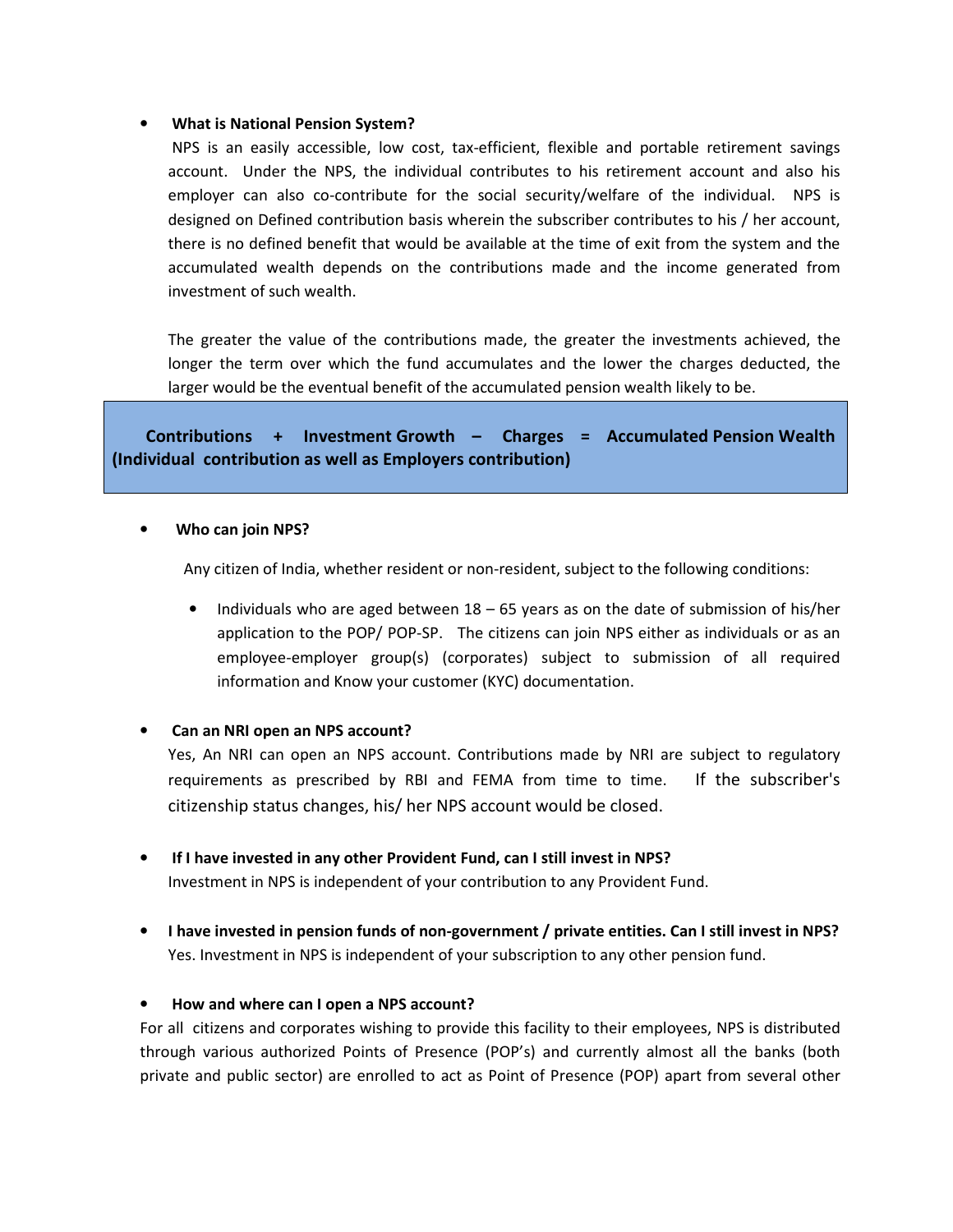financial institutions. To invest in NPS, you can open an account with a Point of Presence (POP) or online through eNPS platform.

You can open NPS account online through eNPS if you have-.

(i) Aadhaar Card, or

(ii) PAN card with Savings account in one of the empanelled bank undertaking KYC verification online. List of the empanelled bank is available on the eNPS platform available on NPS Trust website www.npstrust.org.in

## • **Who is a POP/POP-SP and what is their role?**

Points of Presence (POPs) are the first point of interaction for the NPS subscriber in the NPS architecture. The authorized branches of a POP, called Points of Presence service Providers (POP-SPs), will act as collection points and extend a number of customer services to NPS subscribers including requests for withdrawal from NPS.

• **How can we find location/address of POP-SP nearest to the place where I live for opening a NPS account?** 

POP-SP location can be accessed through website of PFRDA / CRA.

### • **How will I know about the status of my PRAN application form?**

Subscriber can check the status by accessing CRA website using the 17 digit receipt number provided by POP-SP or the acknowledgement number allotted by CRA-FC at the time of submission of application forms by POP-SP. Once the PRAN is generated, an email alert as well as SMS alert will be sent to the registered email ID and mobile number of the subscriber.

In case your application form is rejected by CRA for any reason, PoP shall intimate you of the same through email and also provide the reasons for rejection of your application as provided by the CRA. Further, PoP shall also refund to you, your contribution money together with processing fees and taxes deducted upfront.

#### • **What are the documents that need to be submitted for opening a NPS account?**

The following documents need to be submitted to the POP for opening of a NPS account:

- a. Completely filled in subscriber registration form
- b. Proof of Identity
- c. Proof of Address
- d. Age/date of birth proof.
- e. Cancelled Cheque (if applicable)

#### • **What are the features of the retirement account provided under NPS?**

The following are the most prominent features of the retirement account under NPS:

• Every individual subscriber is issued a Permanent Retirement Account Number (**PRAN**) card and has a 12 digit unique number. In case of the card being lost or stolen, the same can be reprinted with additional charges.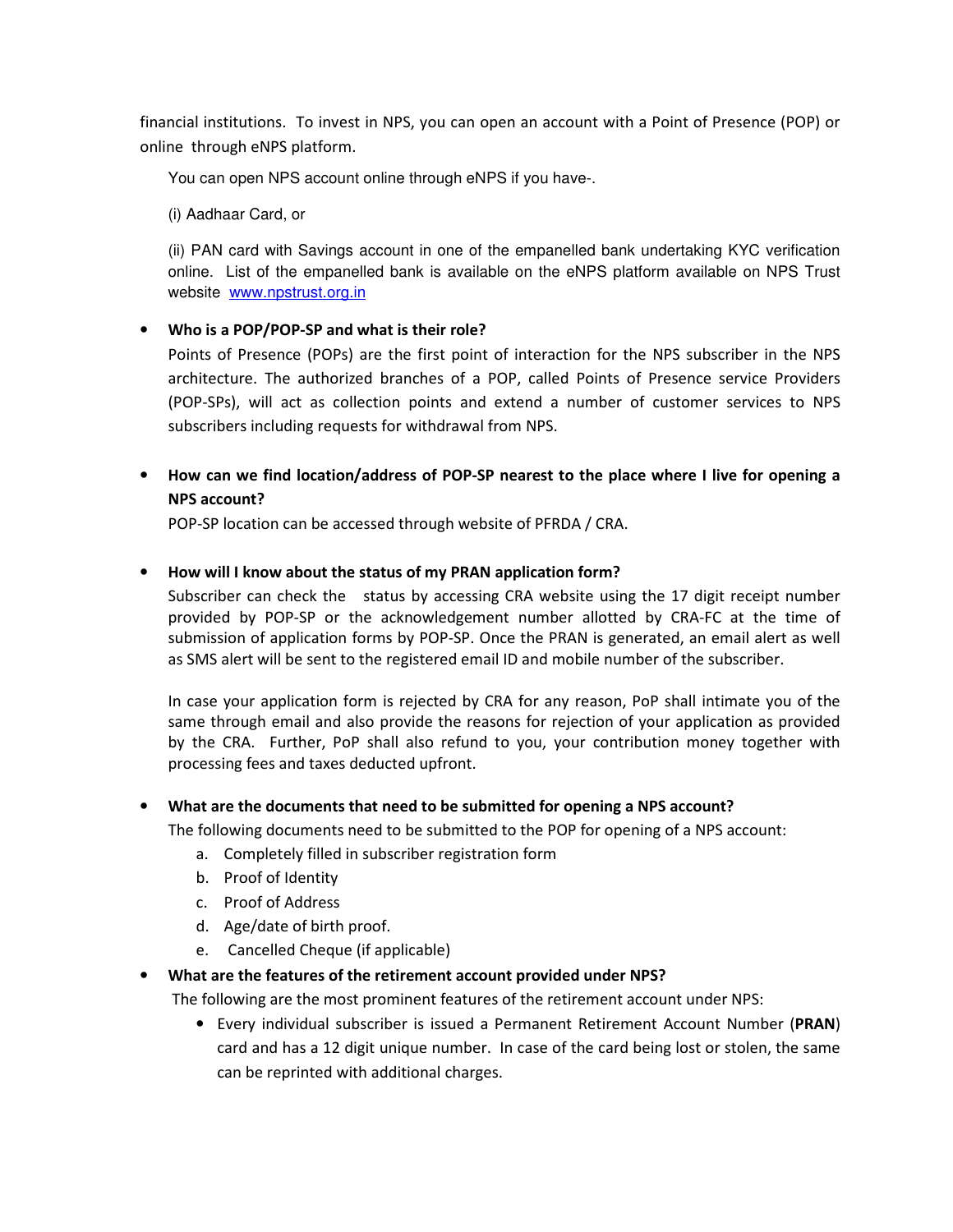- Under NPS account, two type of accounts Tier I & II are provided. Tier I account is mandatory and the subscriber has option to opt for Tier II account opening and operation. The following are the salient features of the Tier-I and Tier-II accounts:
	- $\triangleright$  Tier-I account: This is a restricted and conditional withdrawable retirement account which can be withdrawn only upon meeting the exit conditions prescribed under NPS.
	- $\triangleright$  Tier-II account: This is a voluntary savings facility available as an add-on to any Tier-1 account holder. Subscribers will be free to withdraw their savings from this account whenever they wish.

### • **Will the government also contribute anything to my NPS account?**

The Government will not be making any contribution to your NPS account.

#### • **In what way is the NPS Portable?**

The following are the portability features associated with NPS

- NPS account can be operated from anywhere in the country irrespective of individual employment and location/geography.
- Subscribers can shift from one sector to another like Private to Government or vice versa or All Citizen Model to Corporate Model and vice versa. Hence a private citizen can move to Central Government, State Government etc with the same Account. Also subscriber can shift within sector like from one POP to another POP and from one POP-SP to another POP-SP. Likewise an employee who leaves the employment to become a selfemployed can continue with his/her individual contributions. If he/she enters reemployment he/she may continue to contribute and his/her employer may also contribute and so on.
- The subscriber can contribute to NPS from any of the POP/ POP-SP despite not being registered with them and from anywhere in India.

#### • **Can I have more than one NPS account?**

No, multiple NPS accounts for a single individual are not allowed and there is no necessity also as the NPS is fully portable across sectors and locations.

# • **Are there any minimum annual contribution requirements under NPS? How can I reactivate / unfreeze the account if frozen due to minimum contribution requirements?**

Yes, A subscriber has to contribute a minimum annual contribution of Rs.1000/- for his/her Tier I account in a financial year and if not contributed the account will be frozen. In order to reactivate the account, the customer has to pay the minimum contribution of Rs. 500/- . In order to unfreeze an account the subscriber has to approach the Point of Presence (POP) and pay the required amount, or he/she can make contribution through eNPS platform. The following table provides the complete information on the minimum contribution requirements: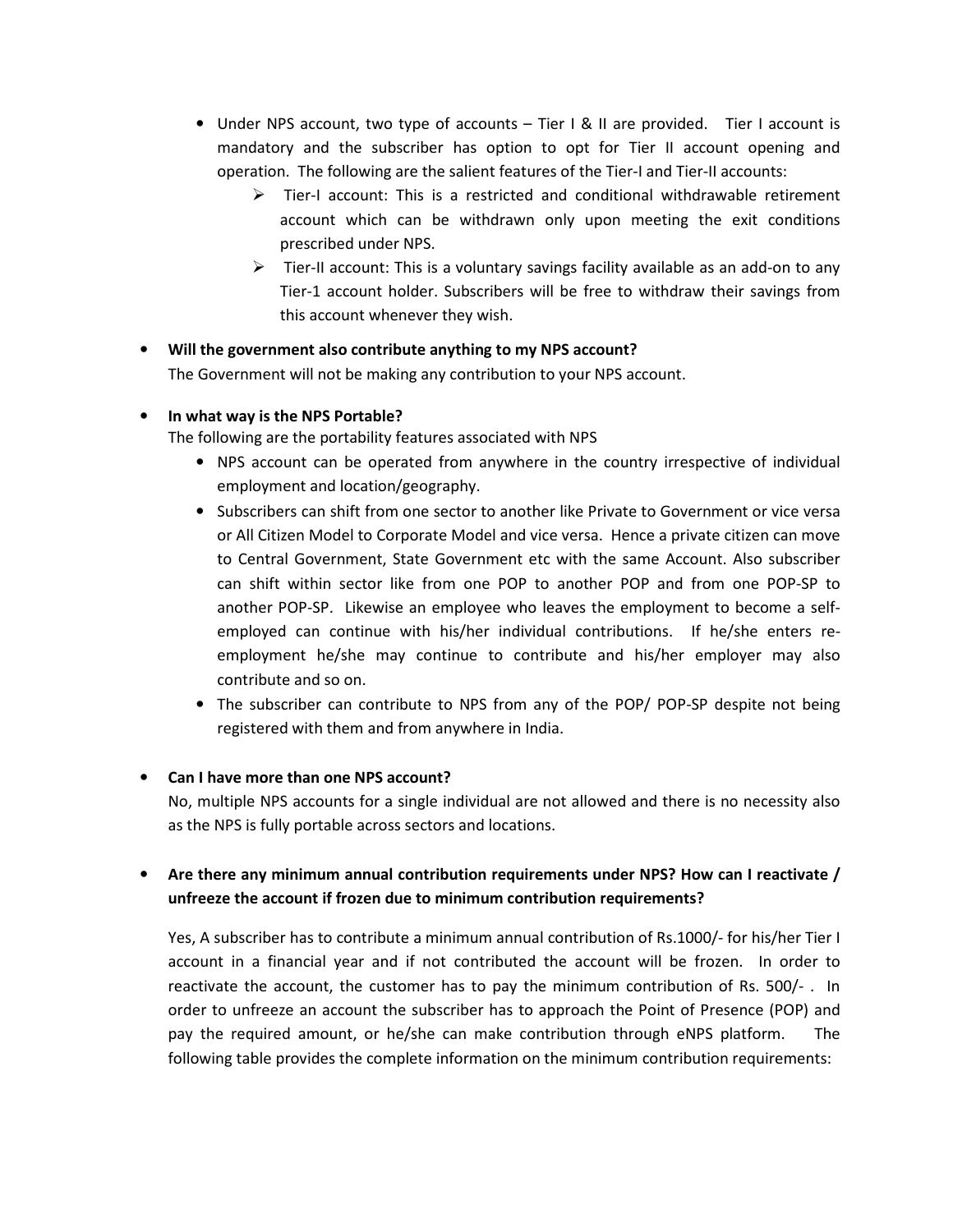| For All citizens model                                 | Tier I<br>Tier II |                 |
|--------------------------------------------------------|-------------------|-----------------|
| Minimum Contribution at the time of account<br>opening | <b>Rs. 500</b>    | <b>Rs. 1000</b> |
| Minimum amount per contribution                        | Rs. 500           | Rs. 250         |
| Minimum total contribution in the year                 | Rs. 1000          |                 |
| Minimum frequency of contributions                     | 1 per year        |                 |

## • **How are the funds contributed by the subscribers managed under NPS?**

**A:** The funds contributed by the Subscribers are invested by the PFRDA registered Pension Fund (PFs) as per the investment guidelines provided by PFRDA. The investment guidelines are framed in such a manner that there is minimal impact on the subscribers contributions even if there is a market downturn by a judicious mix of investment instruments like Government securities, corporate bonds and Equities. At present there are 8 Pension Funds (PFs) who manage the subscriber funds at the option of the subscriber.

At present, Subscriber has option to select any one of the following eight pension funds:

- ICICI Prudential Pension Fund
- LIC Pension Fund Ltd
- Kotak Mahindra Pension Fund
- Reliance Capital Pension Fund
- SBI Pension Fund
- UTI Retirement Solutions Pension Fund
- HDFC Pension Management Company Ltd
- Birla Sunlife Pension Management Ltd.

However, this list may undergo changes if new pension fund managers are registered by PFRDA or existing players are de-registered by PFRDA.

• **What are the different Fund Management Schemes available to the subscriber?** 

The NPS offers two approaches to invest subscriber's money:

• **Active choice –** Here the individual would decide on the asset classes in which the contributed funds are to be invested and their percentages (Asset class E, Asset Class C, Asset Class G and asset Class A )

• **Auto choice** -– Subscriber has the choice of three lifecycle funds i.e Aggressive Life Cycle Fund (LC75), Moderate Life Cycle Fund (LC50) and Conservative Life Cycle Funds (LC25). Under lifecycle funds, the management of investment of funds is done automatically based on the age of the subscriber

Moderate Lifecycle Fund (LC50) - This is the default option under NPS For full details, one may go through our website www.pfrda.org.in wherein the full details of the investment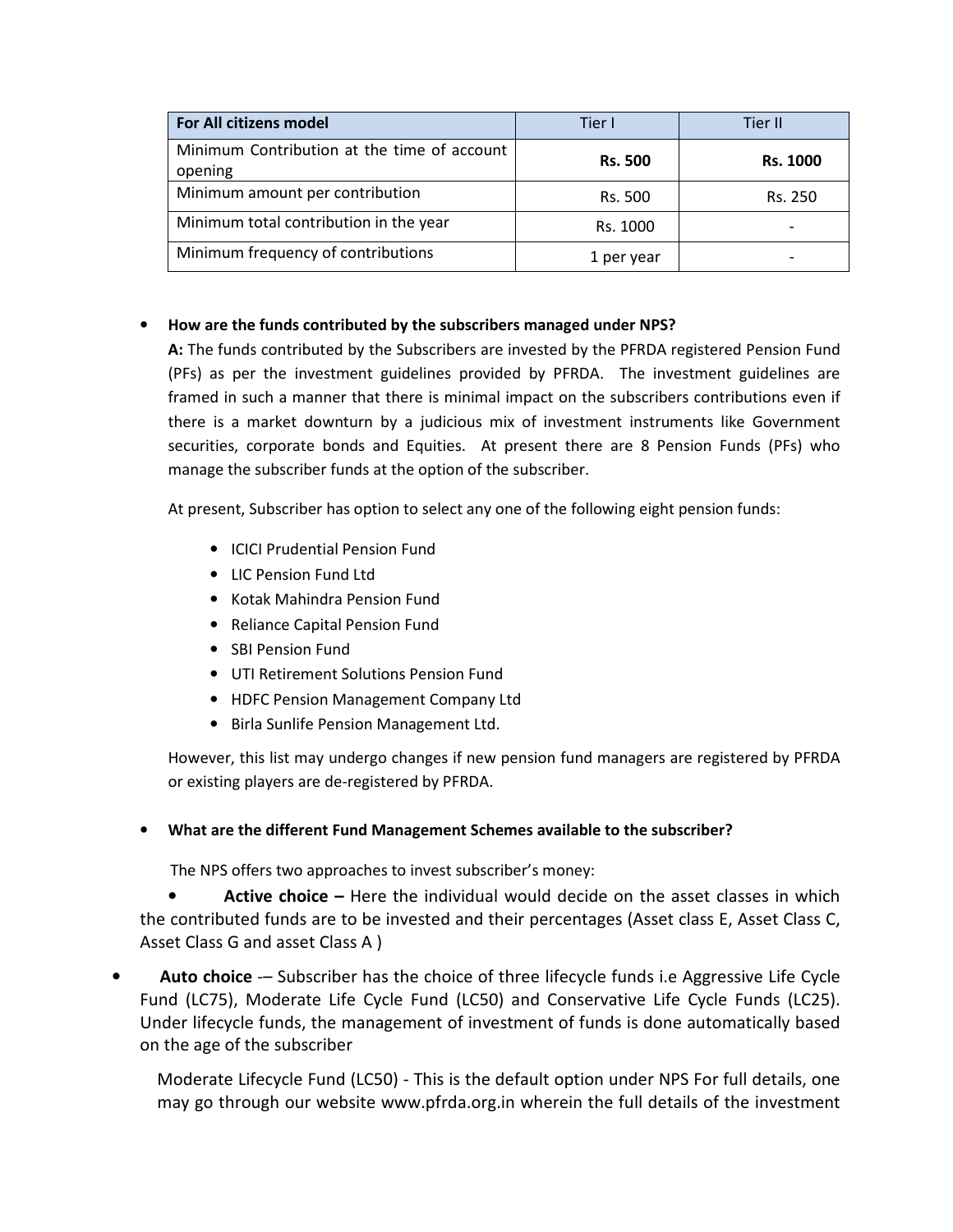choices and fund management details are provided.

# • **What are charges applicable in NPS?**

| Intermediary     | <b>Charge Head</b>                            | <b>Service Charge</b>                                               |                        | <b>Method of</b><br><b>Deduction</b>   |    |
|------------------|-----------------------------------------------|---------------------------------------------------------------------|------------------------|----------------------------------------|----|
|                  | Initial Subscriber Registration               | Rs. 200                                                             |                        | To be Collected<br>Upfront             |    |
| <b>POP</b>       | <b>Initial Contribution</b>                   | 0.25% of the contribution<br>amount Min: Rs. 20 & Max:<br>Rs.25,000 |                        |                                        |    |
|                  | All Subsequent Contribution                   |                                                                     |                        |                                        |    |
|                  | All Non-Financial Transaction                 | Rs. 20                                                              |                        |                                        |    |
|                  | Persistency                                   | Rs. 50/- per annum (only for<br>NPS-All Citizen)                    |                        | Through<br>cancellation<br>units       | of |
| <b>CRA</b>       |                                               | <b>NCRA (NSDL)</b>                                                  | <b>KCRA</b><br>(Karvy) | Through<br>cancellation<br>οf<br>units |    |
|                  | PRA Opening (One Time)                        | Rs. 40                                                              | Rs. 39.36              |                                        |    |
|                  | PRA Maintenance (Per Annum)                   | Rs. 95                                                              | Rs. 57.63              |                                        |    |
|                  | Per Transaction (Financial/Non-<br>Financial) | Rs. 3.75                                                            | Rs. 3.36               |                                        |    |
| Custodian        | Asset Serving (Per Annum)                     | 0.0032% of Assets under<br>Custody                                  |                        | Through<br>cancellation<br>units       | 0f |
| Pension Fund     | Investment<br>Management<br>(Per<br>Annum)    | 0.01% of Assets Under<br>Management                                 |                        | Through                                |    |
| <b>NPS Trust</b> | Reimbursement of Expenses(Per<br>Annum)       | 0.01% of Assets Under<br>Management                                 |                        | adjustment<br>in<br><b>NAV</b>         |    |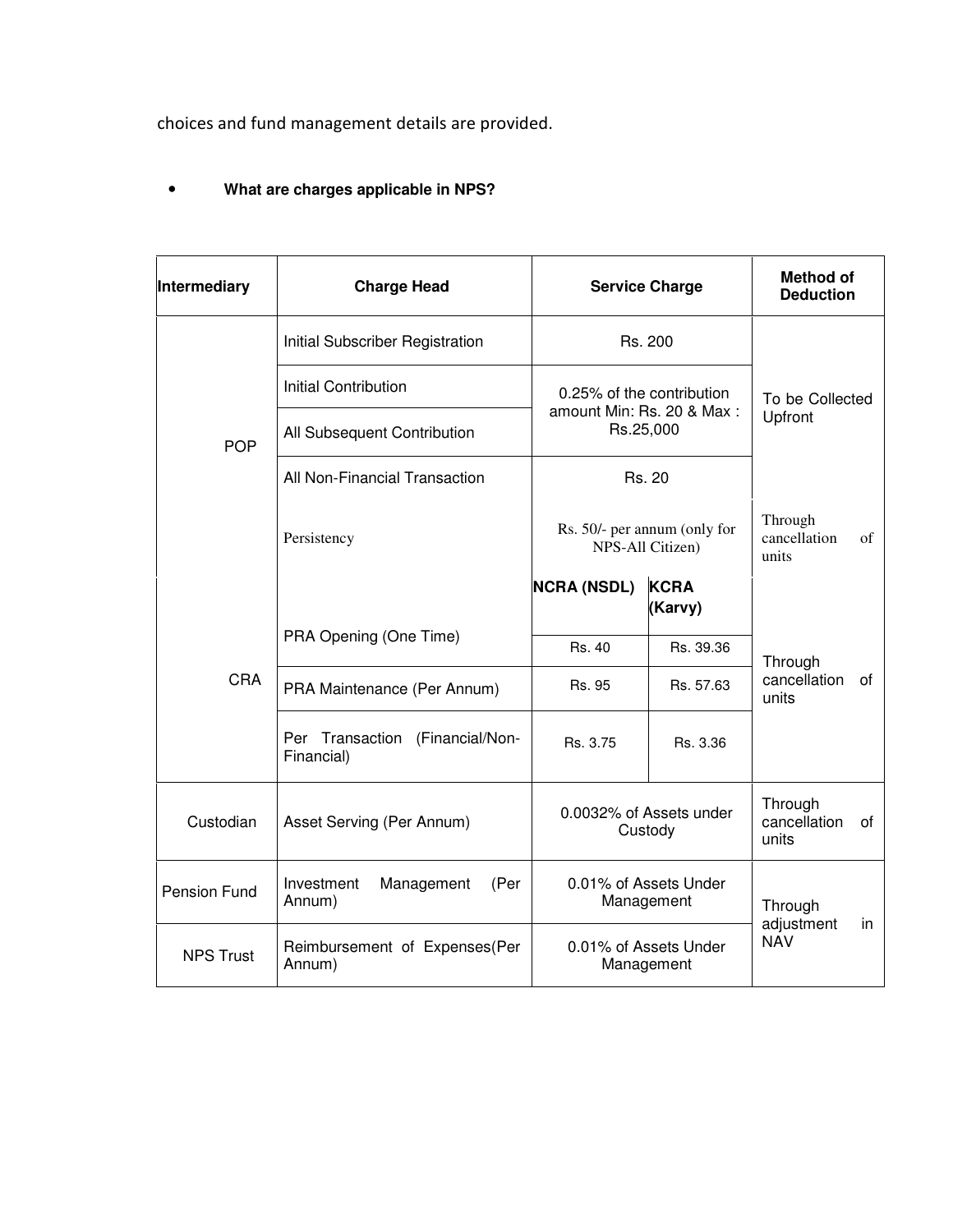Subscribers whose accounts are associated with POP, making subsequent transaction through e-NPS, a service charge of 0.10% of the contribution amount ad valorem, subject to minimum of Rs 10/- and maximum of Rs 10,000/- per transaction would be recovered and payable to the associated POPs . The service charges would be rounded off to the nearest rupee and service tax & cess thereupon on service charges would be on actual basis.

• **Can I switch from one investment scheme to another and/or Pension Fund Manager and if so, how?** 

Yes, NPS offers to its subscribers the option to change the scheme preference. Subscriber has option to realign his/her investment in asset class E, C G and A based on age and future income requirement. Also, the subscriber has option to change the PF and the investment option (active /auto choice). Choice of Pension Fund can be exercised once in a financial year and choice of investment option or asset allocation can happen twice in a financial year. In case the subscriber opts for a New Scheme Preference, then the same will be applicable to both past as well as prospective investments.

• **Can I have a different Pension Fund and Investment Option for my Tier I and Tier II account?**  Yes. You may select different PFs and Investment Options for your NPS Tier I and Tier II accounts.

• **What are the benefits offered under NPS and when they can be withdrawn?** 

NPS is a long term retirement savings scheme which builds up the pension wealth through effective investments of the subscriber contributions over the term of the subscriber's continuation in the scheme. The greater the value of the contributions made, the greater the investments achieved, the longer the term over which the fund accumulates and the lower the charges deducted, the larger would be the eventual benefit of the accumulated pension wealth likely to be. The subscriber can exit from NPS and withdraw the accumulated pension wealth in the following manner and no other exits or withdrawals are permitted:

For subscribers joining between 18-60 years

- a. **Upon attainment of age of 60 years**: At least 40% of the accumulated pension wealth of the subscriber needs to be utilized for purchase of an annuity providing for the monthly pension of the subscriber and the balance (60%) is paid as a lump sum payment to the subscriber. If the total corpus is not exceeding Rs. 2 lacs, then the subscriber has the option to withdraw the whole corpus in lumpsum.
- b. **Upon Death (irrespective of cause)**: The entire accumulated pension wealth (100%) would be paid to the nominee / legal heir of the subscriber and there would not be any purchase of annuity/monthly pension. The nominee, if so wishes, has the option to purchase annuity of the total corpus. **Exit from NPS before attainment of age of 60 years (irrespective of cause):** At least 80% of the accumulated pension wealth of the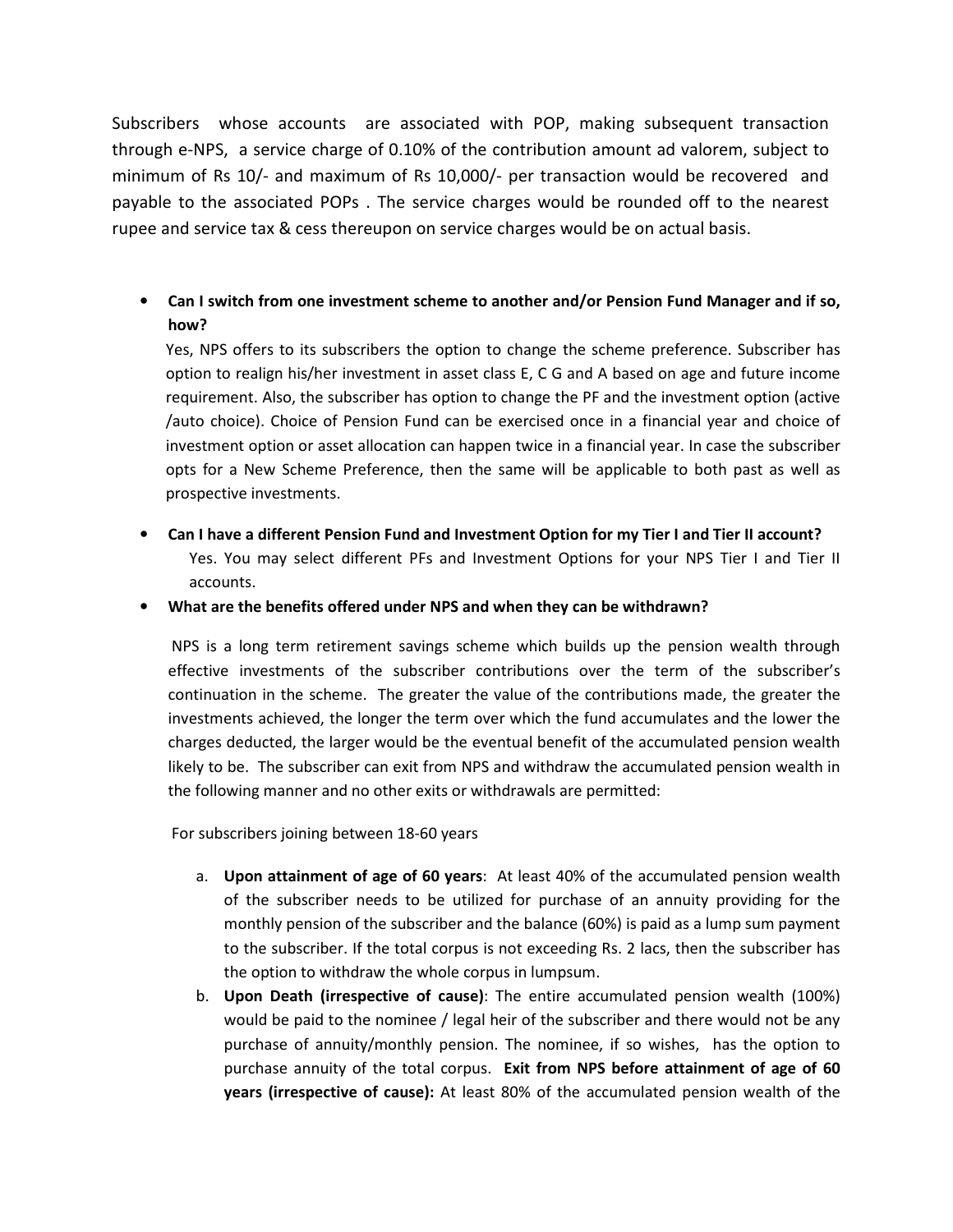subscriber needs to be utilized for purchase of an annuity providing for th**e monthly pension of the subscriber and the balance (20%) is paid as a lump** sum payment to the subscriber. If the total corpus is not exceeding Rs. 1 lac, then the subscriber has the option to withdraw the whole corpus in lumpsum. Subscriber can exit from NPS only after completion of minimum 10 years in NPS.

## **For subscribers joining between 60-65 years**

The exit conditions for subscribers joining the NPS beyond the age of 60 years in the NPS –Private Sector will be as under:

**(a) Normal exit**: The subscriber exiting after completion of 3 years from the date of joining NPS. In the normal exit, the subscriber will be required to annuitize at least 40% of the corpus for purchase of annuity and the remaining corpus can be withdrawn in lump sum. In case the accumulated corpus at the time of exit is equal or less than Rs. 2 lacs, the subscriber will have the option to withdraw the entire corpus in lump sum.

**(b) Premature Exit**: Any exit before completion of 3 years will be treated as premature exit. In such case, the subscriber will be required to annuitize at least 80% of the corpus for purchase of annuity and the remaining corpus can be withdrawn in lump sum. In case the accumulated corpus at the time of exit is equal or less than Rs. 1 lac , the subscriber will have the option to withdraw the entire corpus in lump sum.

**(c) Exit due to the death of the subscriber**: The entire corpus shall be payable to the nominee of the subscriber.

The subscribers would be able to purchase the annuities directly from the empanelled Annuity Service Providers as per their choice of annuity that is available in the market/with the ASPs.

## • **Can I appoint nominees for the NPS Tier I Account?**

Yes, you need to appoint a nominee at the time of opening of a NPS account in the prescribed section of the opening form. You can appoint up to 3 nominees for your NPS Tier I account. In such a case you are required to specify the percentage of your saving that you wish to allocate to each nominee. The share percentage across all nominees should collectively aggregate to 100%.

• **I have not made any nomination at the time of registration. Can I nominate subsequently? What is the process?** 

If you have not made the nomination to your NPS account at the time of registration, you can do the same after the allotment of PRAN. You will have to visit your POP and place Service Request to update nominations details.

• **Can I change the Nominees for my NPS Accounts?**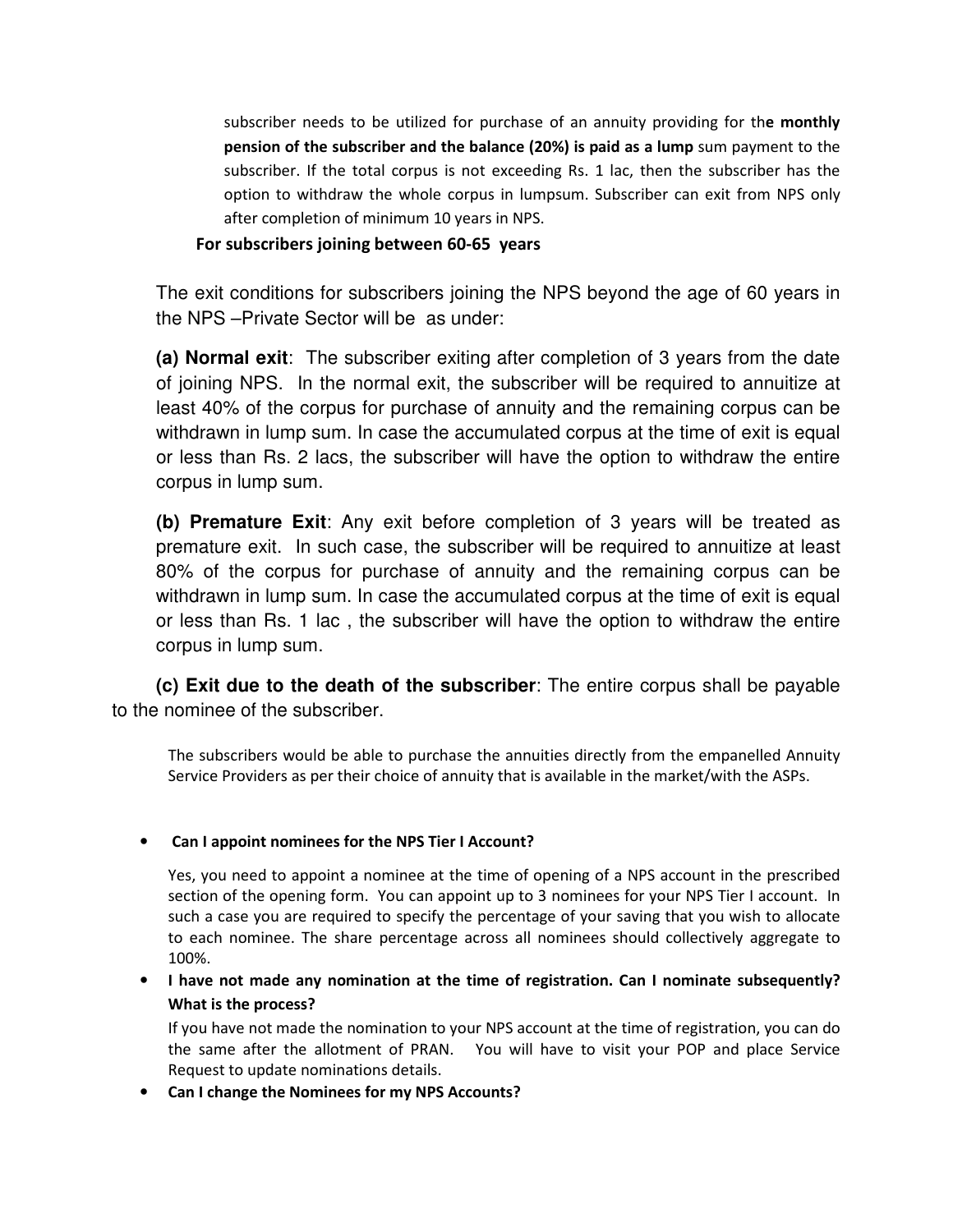Yes. You can change the nominees in your NPS Tier I account at any time after you have received your PRAN.

### • **Are there any charges for making a nomination?**

If you are making the nomination at the time of registering for PRAN, no charges will be levied to you. However, a subsequent request for nomination updation would be considered as a service request and you will be charged an amount of Rs. 20/- plus applicable service tax for each request.

### • **Who are the Annuity Service Providers under NPS and their names?**

Indian Life Insurance companies who are licensed by Insurance Regulatory and Development Authority (IRDA) are empanelled by PFRDA to act as Annuity Service Providers to provide annuity services to the subscribers of NPS. Currently, the following are the ASPs are empanelled by PFRDA and the empanelment process is an ongoing process and the list of ASPs may increase in future.

- 1. Life Insurance Corporation of India
- 2. SBI Life Insurance Co. Ltd.
- 3. ICICI Prudential Life Insurance Co. Ltd.
- 4. Star Union Dai-ichi Life Insurance Co. Ltd.
- 5. HDFC Standard Life Insurance Co. Ltd

# • **What is an annuity and what are the different types of annuities providing for monthly pension available to the subscribers of NPS?**

An annuity is a financial instrument which provides for a guaranteed payment on monthly/quarterly/annual basis for the chosen period for a given purchase price or pension wealth. In simple terms it is a financial instrument which offers monthly/quarterly/annual pension at a guaranteed rate for the period you choose. Currently, only the registered life insurers offer the annuities in the Indian Market. Annuity Service Providers provide the following type of annuities to the subscribers of NPS and subject to the conditions like stipulated minimum corpus, age at entry etc:

- 1. Pension (Annuity) payable for life at a uniform rate to the annuitant only.
- 2. Pension (Annuity) payable for 5, 10, 15 or 20 years certain and thereafter as long as you are alive.
- 3. Pension (Annuity) for life with return of purchase price on death of the annuitant (Policyholder).
- 4. Pension (Annuity) payable for life increasing at a simple rate of 3% p.a.
- 5. Pension (Annuity) for life with a provision of 50% of the annuity payable to spouse during his/her lifetime on death of the annuitant.
- 6. Pension (Annuity) for life with a provision of 100% of the annuity payable to spouse during his/her lifetime on death of the annuitant.
- 7. Pension (Annuity) for life with a provision of 100% of the annuity payable to spouse during his/her lifetime on death of the annuitant and the return of the purchase price to the nominee.

Subscriber can opt for any of the above annuity variant at the time of exit.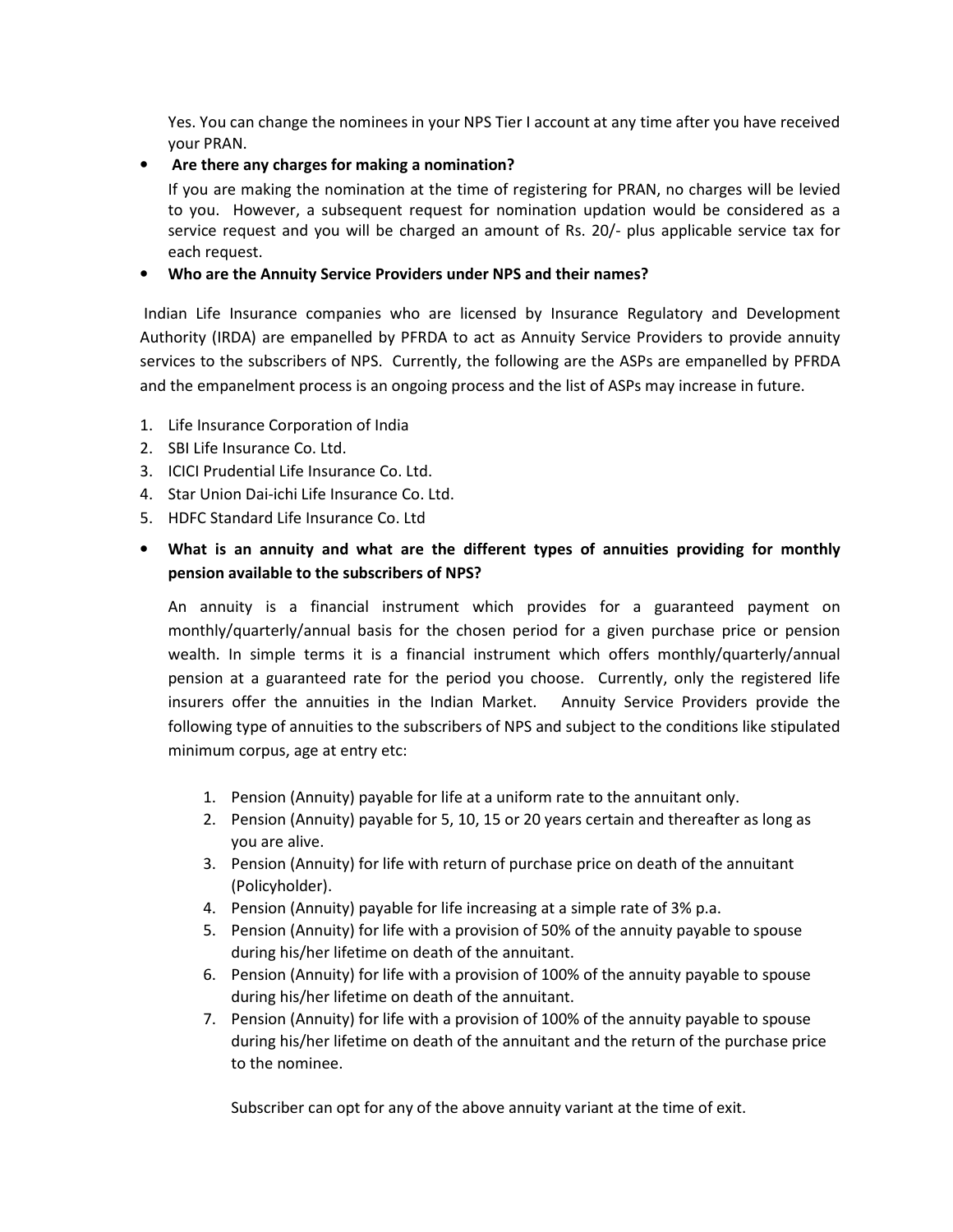• **Where can I submit my withdrawal request and what are the documents required to be submitted?** 

The withdrawal request seeking exit from NPS in the permissible manner can be submitted to any of the Point of Presence Service Provider (POP-SP) offices and Swavalamban subscribers can submit their requests through any of the registered aggregators or any of the POP-SPs.

- **To whom the claim for withdrawal of benefits needs to be submitted?**  Subscribers under All citizen model including corporate subscribers and Swavalamban scheme, have to submit their request through their nearest CRA registered POP/POP-SP/AGGREGATOR.
- **How the annuity OR monthly pension is paid**  Monthly pension /Annuity will be paid through direct bank transfer to the specified subscribers bank account only.
- **What income tax reliefs are available to the individuals contributing to NPS?**

# **Tax Benefits on Contribution to NPS:**

## **1. Self-employed person (Any individual other than a salaried employee)**

• Contributions upto 20% of the Gross Income of the self-employed is deductible from the taxable income under section 80CCD(1) of the Income Tax Act, subject to ceiling of Rs. 1.50 lacs under Section 80CCE.

## **2. Salaried Employee:**

• Employees own contribution up to 10% of salary (basic plus dearness allowance) to NPS are tax deductible under Section 80CCD(1) of Income Tax Act, subject to a ceiling of Rs.1.50 lacs under section 80CCE.

Additional Tax benefit on self contribution to NPS

- For both salaried and self-employed individuals, an additional deduction for investment up to Rs.50,000/- has been provided under section 80CCD(1B) of the Income Tax Act, 1961 which is over and above the ceiling of Rs.1,50,000/-. Therefore, the total deduction that can be claimed for own contribution to NPS can go upto Rs.2 lakh.
- Salaried Employee also gets the tax benefit on employer contribution to his/her NPS account. Contribution made by the employer upto 10% of salary (Basic plusDearness Allowance) can be claimed as deduction from the taxable income under section 80CCD(2) of the Income Tax Act,1961.There is no upper cap (in terms of amount) on this tax deduction. This deduction is